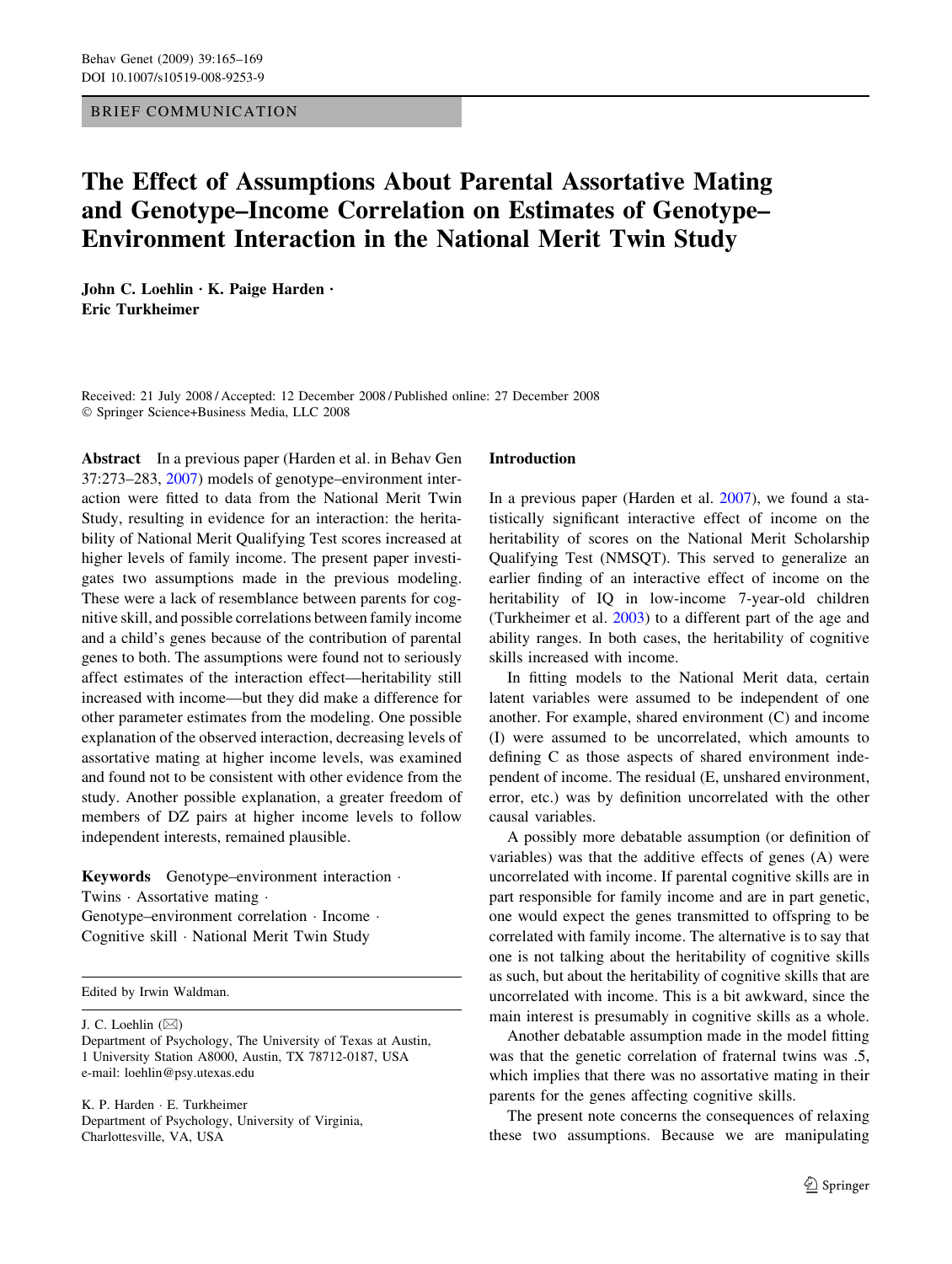certain parameters rather than solving for them, we need not address such interesting (and tricky) questions as whether one can simultaneously estimate both  $G \times E$ interaction and GE correlation from twin data (Purcell [2002;](#page-4-0) Price and Jaffee [2008;](#page-4-0) Rathouz et al. [2008\)](#page-4-0), or whether a one-generation study can separate out the genetic and environmental components of a shared family variable such as income (Turkheimer et al. [2005](#page-4-0)). Rather, we are simply asking: if we had made the two assumptions in question differently, how much effect (if any) would it have had on our conclusions?

# Method

As in the previous paper, the data used were from 509 monozygotic (MZ) and 330 dizygotic (DZ) twin pairs from the National Merit Twin Study (Loehlin and Nichols [1976](#page-4-0)). A slightly simplified version of the model fitted by Harden et al. ([2007\)](#page-4-0) was used. It differed from that model in that it fitted directly to the NMSQT scores instead of treating them as latent variables estimated from the five subscales. Because the NMSQT scores are a simple sum of the subscale scores, this is analogous to using a composite score rather than a factor score. The other simplification was to convert the NMSQT scores to standard scores to permit easier interpretation of the parameter estimates. (Income and the latent variables were already standardized in the earlier model fitting.) As before, the interaction between additive genes and income was represented by the product of the latent variables A and I, as a variable  $A \times I$ .

To allow for the possible effect of parental assortative mating, the genetic correlation between fraternal twins was set at values of .50 (random mating, used in the original model fitting), and then .55, .60, and .65, as reflecting the effects of weak to strong phenotypic assortative mating. Weighted mean spouse correlations for IQ from the literature have been summarized as .42 (Jensen [1978](#page-4-0)) and .33 (Bouchard and McGue [1981](#page-4-0)). A marital correlation of .33 in conjunction with a low estimate of adult IQ heritability (.4) would imply a sibling genetic correlation of about .57 under phenotypic assortative mating; a marital correlation of .42 in conjunction with a high heritability estimate (.8) would lead to a genetic correlation of about .67. (The calculation is .5 +  $.5h^2r_p$ , where  $h^2$  is the heritability and  $r_p$ is the phenotypic spouse correlation.) The values .50 to .65 should reflect an adequate range of possibilities, especially considering that some restriction of variability of parental IQ is likely in this population. An additional assumption, to which we later return, is that if assortative mating occurs, it is constant across the income range.

<span id="page-1-0"></span>To allow for the possible presence of a gene–income correlation, we set this correlation to the values .00 (as used in the original model fitting), and then .10, .20, and .30. The correlation of income with phenotypic cognitive skill in the US population has been estimated at about .35 (Jencks et al. [1972](#page-4-0), p. 337). Correlation with genotypic skill would presumably be less than this, to a degree dependent on heritability. (In the model, a correlation of .40 or more will produce a negative estimate of the effect of income).

Models with the above specifications were fitted to the NMSQT data using Mplus. Other conditions were as in the original model fitting.

### Results

The results of fitting models incorporating different assumptions about the degree of assortative mating and gene–income correlation are shown in Table [1](#page-1-0). The major effect of assuming greater assortative mating was to increase the estimate of the effects of genes, a, and decrease that for shared family environment,  $c$ . In the absence of gene– income correlation there was no effect of assortative mating on the path from income to NMSQT score (it remained at .252); in the presence of such correlation, the path value

Table 1 Model-fitting estimates under a range of assumptions regarding assortative mating and gene–income correlation

| Assumptions |              | Estimates of path |               |           |             |  |  |
|-------------|--------------|-------------------|---------------|-----------|-------------|--|--|
| $r_{GS}$    | $r_{\rm IA}$ | a                 | $\mathfrak c$ | $\dot{i}$ | $x$ (/SE)   |  |  |
| .50         | .00          | .679              | .593          | .252      | .061(2.40)  |  |  |
|             | .10          | .681              | .595          | .181      | .055(2.15)  |  |  |
|             | .20          | .678              | .610          | .110      | .049(1.87)  |  |  |
|             | .30          | .680              | .627          | .039      | .041(1.53)  |  |  |
| .55         | .00          | .717              | .549          | .252      | .058(2.36)  |  |  |
|             | .10          | .718              | .550          | .177      | .053(2.12)  |  |  |
|             | .20          | .720              | .562          | .102      | .047(1.84)  |  |  |
|             | .30          | .721              | .583          | .027      | .040(1.51)  |  |  |
| .60         | .00          | .761              | .484          | .252      | .055(2.31)  |  |  |
|             | .10          | .762              | .488          | .173      | .049(2.08)  |  |  |
|             | .20          | .764              | .503          | .093      | .044(1.81)  |  |  |
|             | .30          | .765              | .529          | .014      | .038(1.50)  |  |  |
| .65         | .00          | .814              | .389          | .252      | .051(2.26)  |  |  |
|             | .10          | .816              | .394          | .167      | .046(2.03)  |  |  |
|             | .20          | .817              | .415          | .083      | .041 (1.78) |  |  |
|             | .30          | .819              | .451          | $-.002$   | .035(1.48)  |  |  |
|             |              |                   |               |           |             |  |  |

*Note:* Values of parameter  $e$  not shown, under all conditions  $e = 0.347$ .  $r_{GS} =$  genetic correlation between sibs;  $r_{IA} =$  correlation of income with additive genes. Paths:  $a =$  additive genes to NMSQT;  $c =$  family environment other than income to NMSQT;  $i =$  family income to NMSQT;  $x =$  product of additive genes and income to NMSQT;  $(\sqrt{SE})$  = ratio of x to its standard error. Standard errors as provided by Mplus based on maximum likelihood fitting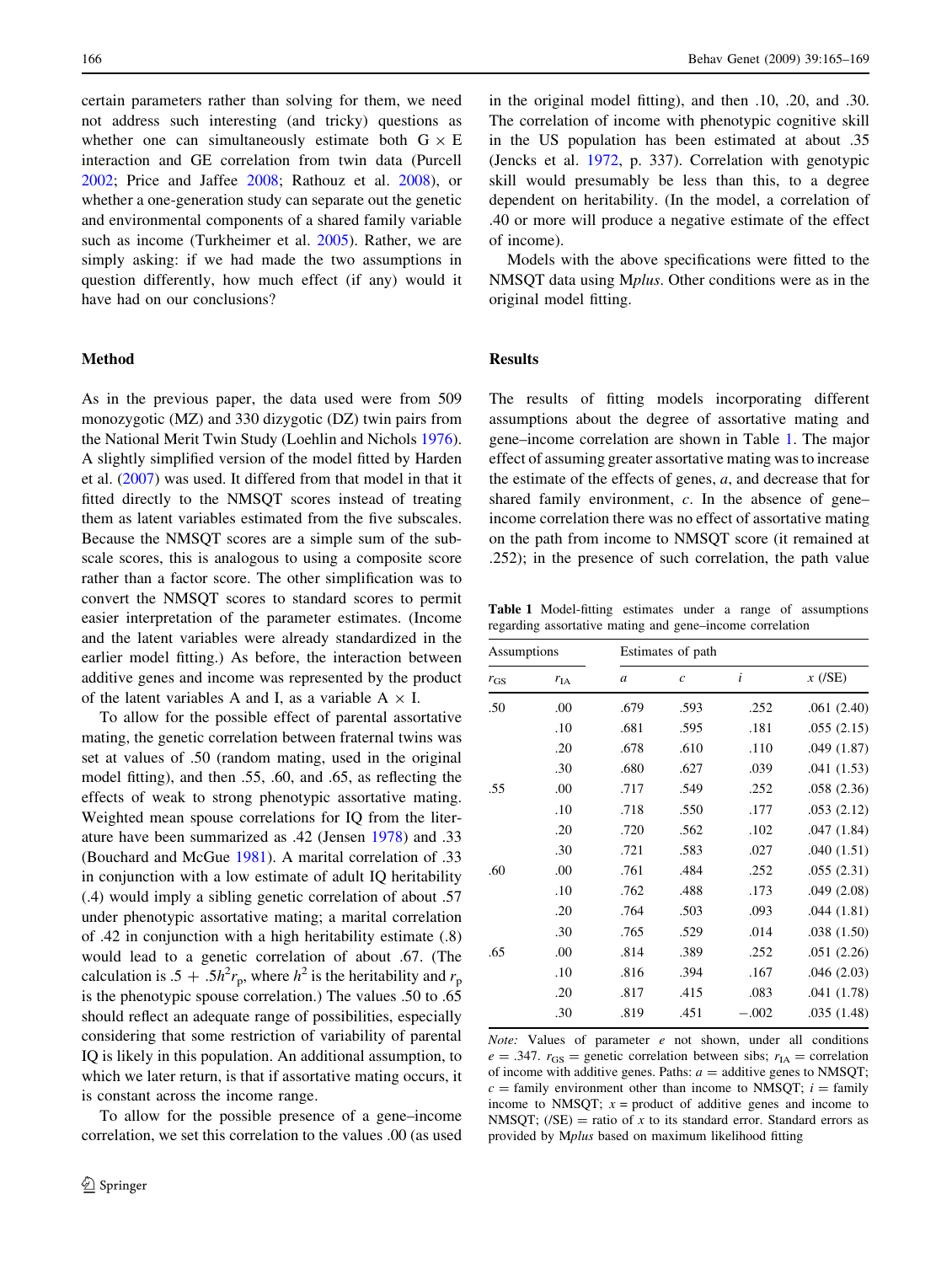shrank, but not much (.18–.17 at .10, .04–.00 at .30). The x path from the  $A \times I$  product to NMSQT score also shrank a little under increasing assortative mating, but even less from .06 to .05 at zero correlation, about half that much, from .041 to .035, at a correlation of .30.

The other assumption, an increasing gene–income correlation, had a marked effect on the income path, dropping it from .25 to near zero (.04 under random mating, .00 under strong assortment). If income is correlated with the genes, the observed  $r$  of .25 between income and NMSQT score is explainable by this fact, and requires no direct effect of income on NMSQT score. The other main effects, of genes and shared environment were affected less: the genes hardly at all—an increase of .005 at most; the shared environment, slightly more, but still only about .03–.06, or 6–16%.

What about the interactive effect of genes and income on NMSQT score, the main focus of the original article? Unlike the main effect of income, it did not disappear with increasing gene–income correlation, but it got slightly smaller. At lower levels of gene–income correlation, it was quite modest, .05 or .06, but it was statistically significant, greater than twice its estimated standard error. At the highest level examined,  $r_{IA} = .30$ , it was no longer statistically significant with these sample sizes, but there was no dramatic change—the size decrease was approximately linear with increasing correlation, and modest: in the case of random mating, the path value dropped from .06 to .04, and under strong assortative mating, from .05 to .035.

# Initial discussion

Examination of two of the assumptions underlying the modeling of interactive effects of genes and income on NMSQT scores led to some qualification of the original conclusions. A reasonable presumption is that if NMSQT scores had been available for the parents of the twins in the study, the spouses would have been at least somewhat correlated on them, whereas our modeling assumed random mating. The consequence of this was that the modeling may have underestimated additive genetic effects and overestimated shared environmental ones. However, these were not of central concern in the paper, which was focused on the effects of gene–income interaction. Allowing for assortative mating would have decreased our estimate of the size of this interactive effect trivially, changing it from .061 to .051, but would not have affected its statistical significance.

<span id="page-2-0"></span>Assuming no correlation between genes and income had a substantial effect on the estimate of the effects of income. If the gene–income correlation were as high as .30, the estimate of the direct effect of income on NMSQT score

would have dropped close to zero. The effect of shared environment other than income would have increased a trifle; the effect of genes very slightly if at all. The gene– income interaction, our primary concern, was not changed dramatically in a quantitative sense. It showed a modest decrease in going from a zero gene–income correlation to one of .30; at the highest level of correlation, this component would no longer have been statistically significant, but there was nothing to suggest a sudden drop-off.

Any modeling necessarily involves simplifications, but it is often possible to assess the consequences of the simplifications. In our case, the assumption of random mating had relatively modest effects on the paths involving income, but would have been more serious if our focus had been on the relative magnitudes of  $a$  and  $c$ . The assumption that income and genes were uncorrelated had considerable consequences for estimating the direct effect of income on cognitive skills, but little effect on estimating the interactive effect of income and genes.

As mentioned earlier, our modeling of assortative mating assumed that it was constant across various levels of income. What if it were not?

#### Additional analyzes

For further analysis we break down the data according to three levels of income, allowing us to examine the interaction more directly, and to test two possible explanations of it, including the one raised in the preceding section: that assortative mating might vary with income.

The first columns of Table [2](#page-2-0) present the correlations for MZs and DZs at different levels of family income. Family income was reported by a parent, who checked the appropriate box out of 7 on the questionnaire. We have combined the original income categories 1 and 2, 3 and 4, and 5–7 to obtain reasonable Ns for the correlations. The middle columns of the table provide direct evidence of the

Table 2 Income levels, twin correlations, and assortative mating in the National Merit Twin Study

| Income category | <b>NMSOT</b> |                             | $h^2$ for $r_{\text{GS}}$ |     | $r_{\rm p}$ |
|-----------------|--------------|-----------------------------|---------------------------|-----|-------------|
|                 | $r_{\rm MZ}$ | $r_{\rm DZ}$                | .50                       | .65 |             |
| $<$ \$7499      |              | $.84(188)$ $.66(104)$ $.37$ |                           | .52 | .44(285)    |
| \$7500-\$14,999 | .88(205)     | .63(144)                    | .51                       | .73 | .46(347)    |
| > \$15,000      | .90(82)      | .57(54)                     | .66                       | .94 | .52(136)    |

*Note:* Number of pairs in parentheses. Income  $=$  parental report of family income before taxes (in 1963 dollars);  $r_{\rm MZ}$ ,  $r_{\rm DZ}$  = correlations of MZ and DZ twin pairs; NMSQT = National Merit Scholarship Qualifying Test total score;  $h^2$  = heritability estimate;  $r_{\text{GS}}$  = genetic correlation between siblings;  $r_p$  = phenotypic correlation of parents' educational levels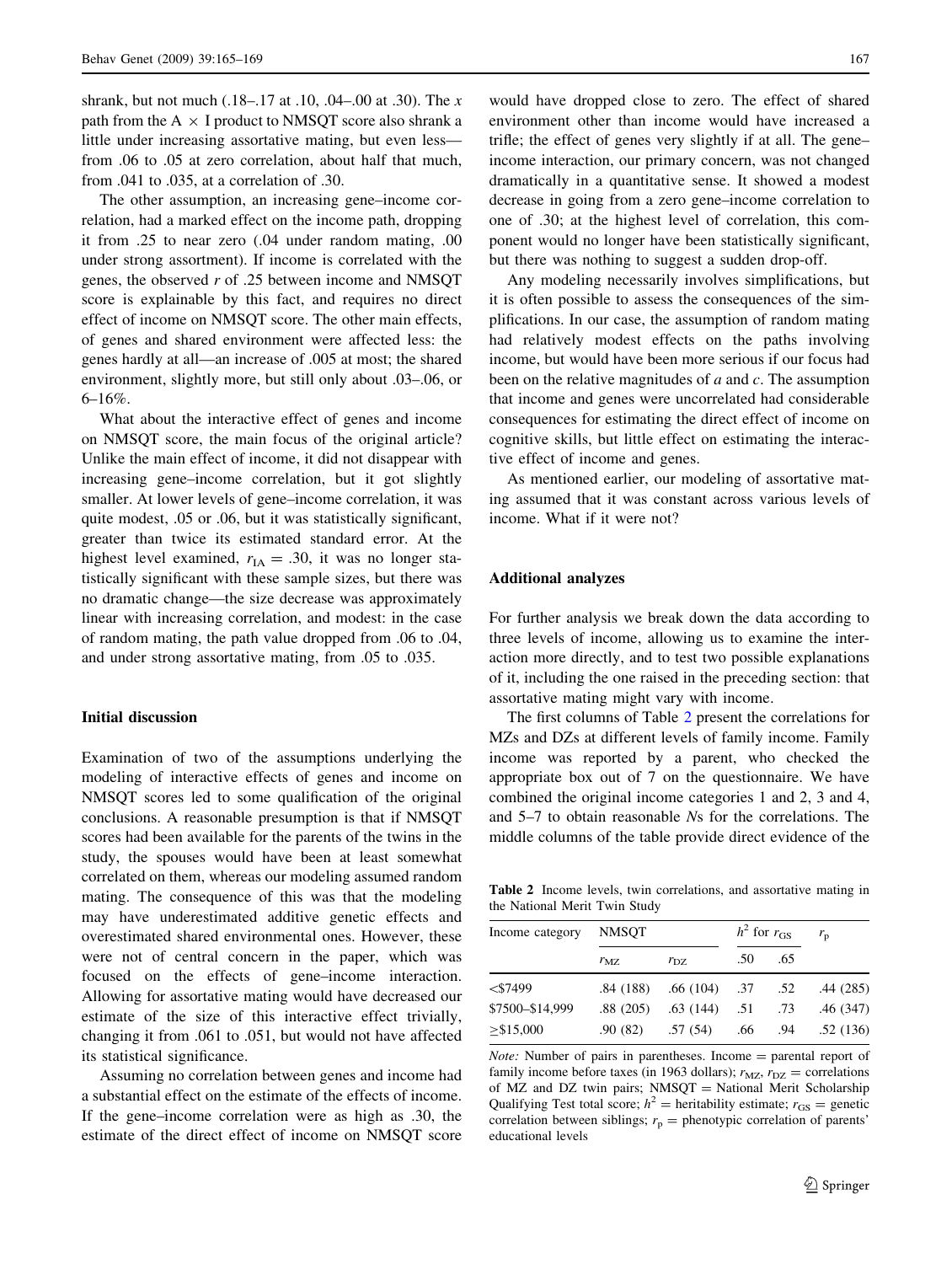interaction in the form of estimates of heritability—under random mating, as in the original modeling, and under strong assortative mating (assumed constant across income levels). In both cases, it is clear that heritability increases with income in these data. Thus the original conclusion of an interaction of the effects of additive genes and income on cognitive skill, which was obtained by fitting an  $A \times I$ term in an overall model, is supported by this more direct approach: the difference between the MZ and the DZ correlations gets larger at higher levels of income. Assuming that parental assortative mating is present raises all the heritability estimates, but they still increase from lower to higher income levels.

Inspection of the first columns of Table [2](#page-2-0) suggests that the increase in heritability with income reflects a decrease in correlation among the DZ twins—the correlation between MZs remains high and even increases slightly across income levels. There might be various reasons for this difference—for example, economically better-off families might be more able to support the different interests of members of DZ pairs, whereas members of MZ pairs, because of their identical genotypes, pursue similar interests at all income levels. However, one possibility is that the decline in DZ correlation might reflect changes in the degree of parental assortment. Parental assortment will affect genetic resemblance only in DZ pairs, since MZ pairs are always genetically identical. If assortative mating were stronger at lower income levels, one would expect DZ rs to go down with increasing income, whereas MZ rs would be unaffected. An apparent  $A \times I$  interaction could then be spurious—a change in assortative mating with income would result in a declining DZ correlation and a constant MZ correlation, and thus an increased estimate of  $h^2$  despite no change in how the genes affect the trait.

Is such a change in assortative mating plausible? We do not have cognitive test scores for the parents, but we do have data on completed education. Spouse correlations for education at the three income levels are shown at the right in Table [2](#page-2-0). Clearly, there is no evidence of a decline in assortative mating for education across income levels in these data—if anything, there is a slight increase. This does not absolutely rule out a decline across income levels in assortative mating for cognitive skills, but it surely renders it much less plausible. Indeed, if it is the case that assortative mating for IQ is in considerable part a byproduct of assortative mating for education (because potential spouses often meet as a side effect of the educational process), it becomes even less likely that assortative mating would have a drastically different pattern for education and cognitive skills.

<span id="page-3-0"></span>What about the other option mentioned, the possibility that higher family income permits greater diversity in the activities and interests of DZ twin pairs? Table [3](#page-3-0) reports

Table 3 Twin correlations for intellectual interests in the National Merit Twin Study

| Income category | Intellectual interests |              |
|-----------------|------------------------|--------------|
|                 | $r_{\rm MZ}$           | $r_{\rm DZ}$ |
| $<$ \$7499      | .38(119)               | .29(56)      |
| \$7500-\$14,999 | .36(131)               | .22(90)      |
| > \$15,000      | .33(59)                | $-.08(33)$   |

Note: Number of pairs in parentheses. Income = parental report of family income before taxes (in 1963 dollars);  $r_{\text{MZ}}$ ,  $r_{\text{DZ}}$  = correlations of  $MZ$  and  $DZ$  twin pairs; Intellectual interests  $=$  Intellectual orientation score from Vocational Preference Inventory

one item of evidence relevant to this hypothesis; namely, correlations of twins on the intellectual orientation scale of the Vocational Preference Inventory. The MZs do not change much in resemblance—there is a slight decline, but not a statistically significant one. The DZs, however, show a marked decrease in resemblance with income. In fact, for the highest income category the correlation becomes negative, although the  $-.08$  is based on a fairly small sample of 33 pairs, and would not differ significantly from zero, or from a low positive value, which is what a simple genetic hypothesis would predict.

#### Concluding discussion

To summarize, our further scrutiny of the data of the National Merit Twin Study suggests that the existence of an  $A \times I$  interaction was not an artifact of the specific assumptions made in the modeling about random mating and uncorrelated A and I, although other aspects of the results were affected by these assumptions. One source of the increase in heritability estimates was a decrease in DZ correlations as family income rose. One possible explanation—that the observed  $A \times I$  was an artifact resulting from changing levels of assortative mating with income was examined and found not to be plausible, given no decline for educational assortative mating with increasing income levels among the parents. Data on vocational interests suggested that the presence of diverging interests of DZ twins at higher income levels may well have been making a contribution. This would constitute a legitimate source of  $A \times I$  interaction.

Is this the total story? Obviously not. For one thing, it would not account for an increase in the MZ correlation of NMSQT scores at higher incomes (if this increase should prove to be replicable). For another, cause-and-effect ambiguity remains: Is divergence in intellectual interests an effect or a cause of divergence in cognitive skills among DZ twins? Nevertheless, the present results do shed some light on the sensitivity of  $A \times I$  modeling to assumptions,